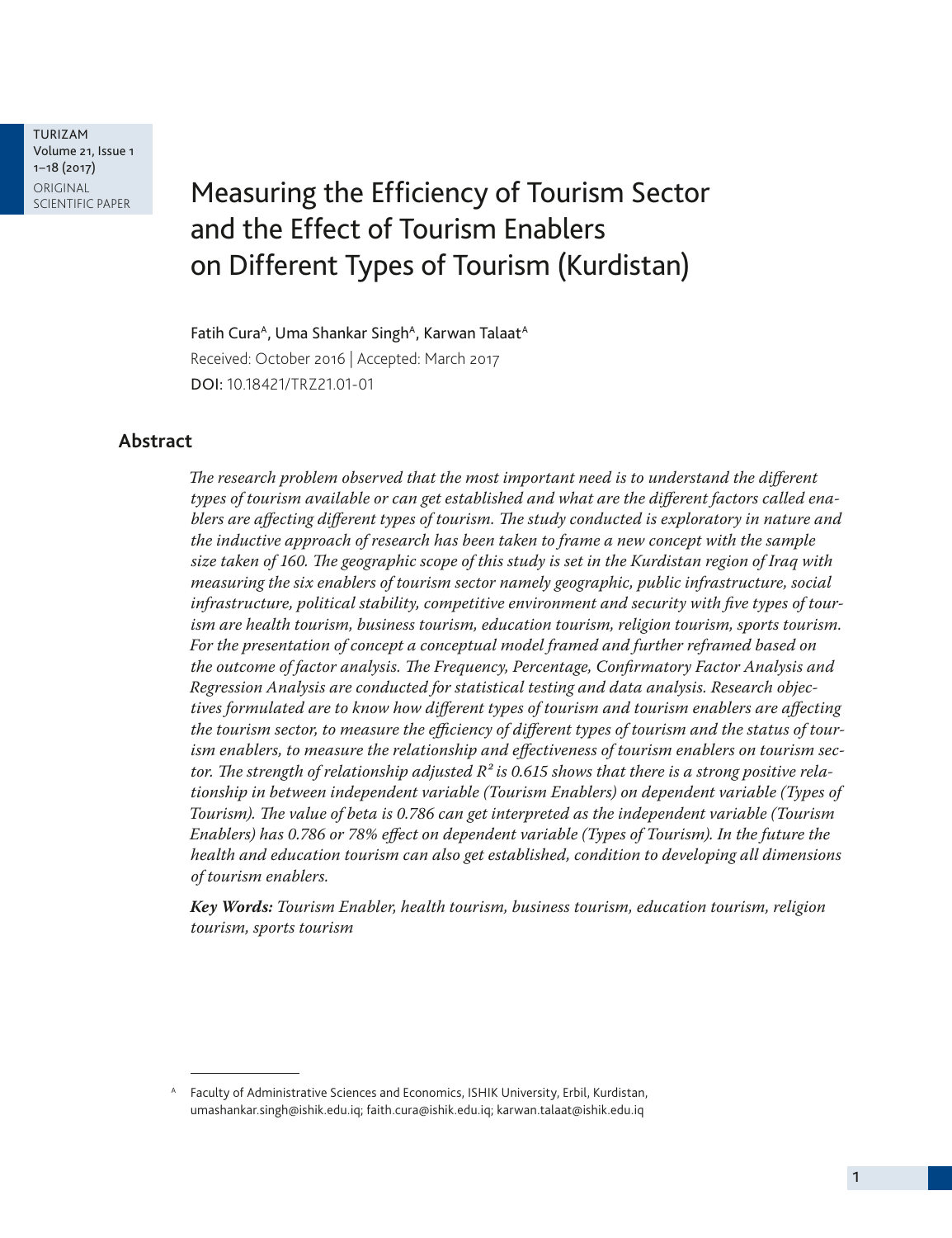### **Introduction**

Tourism sector is one of the highest contributors to the GDP of many economies. The main aim of this study is to get the better understanding of tourism sector as the business that can be a contributor for the development of economy as well the exposing of one economy to other economies. Some economies even are solely dependent on tourism sector. The study is focused at the development concern of tourism sector of Kurdistan. The geographic scope of this study is set in the Kurdistan region of Iraq with measuring the six enablers of tourism sector namely geographic, public infrastructure, social infrastructure, political stability, competitive environment and security with five types of tourism are health tourism, business tourism, education tourism, religion tourism, sports tourism. Though the Kurdistan has a strong ability to attract tourism then too, it is very important to review the status and suggest the concern of improvements of the sector. Domestic tourism is influenced rather by the provincial and national economy, and generally has lesser prerequisites as compared to foreign tourism. However, the profitability potential for domestic tourism is also considerably lower compared to foreign tourism. The nationals of a country are simply never going to be willing to spend a large volume of funds on artifacts and services with which they are already familiar. In stark contrast with foreign tourists who generally lack the means of knowing the actual cost a product or service, and purchase it as part of experiencing all of what the region or country has to offer (Severt, et al., 2007). On the converse side, if the global economy goes into depression, lesser people will have the financial resources to afford tourism. Moreover, for those who are still able to afford touring other countries will have minimal expenditure, therefore reducing their effectiveness towards the profitability of the tourism industry. Moreover, the fact that the global economy functions on cycles to positive and negative extent, this decline and recline could be considered a natural process therefore not requiring any specific remedy. However, the extent to which a decline can influence the Iraqi Kurdistan tourism industry has been considerably debated in the present literature. Furthermore, the greater challenge stemming from the global economy is the decay of established private structure during times of global depression. Though it is imperative that once the global economy goes into depression, the condition will reverse in the coming year (EKurd, 2015).

However, waiting for such considerable periods is usually not viable for the tourism industry of the Iraqi Kurdistan – particularly owing to the large volume of competing establishments. This makes it considerably harder for some institutions to continue operating profitably, leading to their eventual closure. Each closure can have a substantial influence on the Iraqi Kurdistan economy, as tourism constitutes a major source of revenue. Furthermore, the lost and withdrawn establishments are generally considerably difficult to replace in a sufficient timeframe, specifically when the global economy turns around and tourism can initiate once again (Ray, et al., 2006). The sole remedy is for Iraqi Kurdistan to facilitate measures to maximize the potential, revenue, and attractiveness of the tourism industry during times of positive global economy performance. This includes enhanced advertisements and contracts with various institutions around the world to direct more tourism towards Iraqi Kurdistan. The present context, the general condition of tourism sites in Iraqi Kurdistan is poorly maintained. In accordance with the literature review, a great extent of tourism sites are in a terrible condition, so worse that they are no longer capable of attracting tourism (Lim, Lee, 2006). There needs to be considerably greater effort from the governments in effect to maintain the sites. There are several possible remedies to this considerable challenge, as in the long term, the poor maintenance of tourism sites can lead to complete collapse of the conventional tourism sector. It remains important to note that this challenge is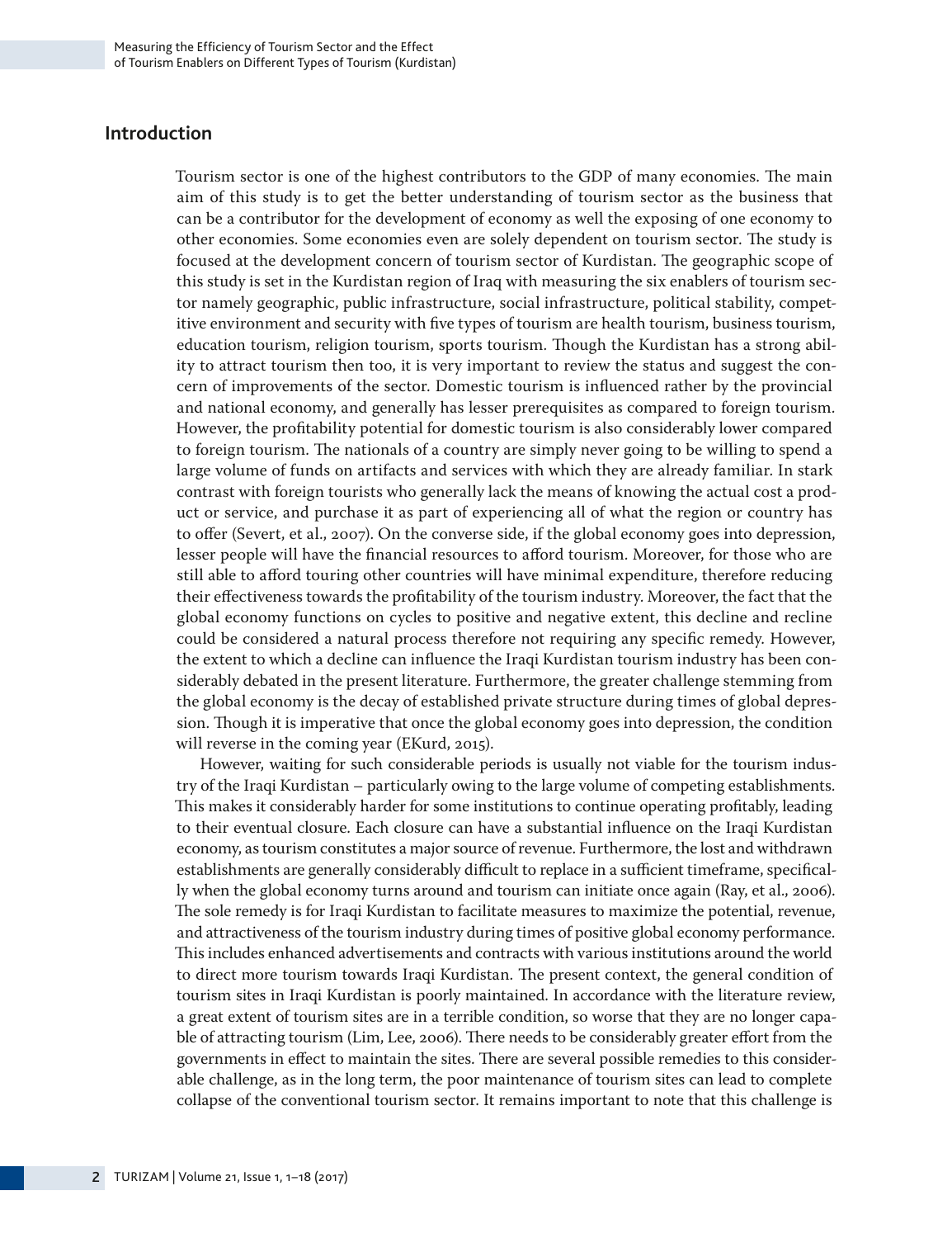by far the simplest to overcome through legislative power and direction of financial resources (Tourism Board., 2015). The challenge is also imperative to overcome. The premier remedy is to launch reparation and maintenance scheme of generally depleted tourism sites. This is achieved through making damage assessments, and acquiring the material and financial resources necessary to repair the damages. Furthermore, the next important and long-term solution is to enact special garbage collection units that are supposed to collect all possible garbage from tourism areas throughout the year and specifically more so in the tourism season. Though maintenance, specifically cleaning, costs significant financial resources, the benefit obtained in the longer run are more than sufficient towards offsetting the costs (Oliveria, 2014).

### **Literature Review**

In various countries and tourism types, there are specific period during which tourism activity will raise (Allen, 2002). A few destinations and types receive tourists consistently whilst most other destinations, including religious tourism types, are based on identified times. It has widely been recognized that the specific season can also have a substantial influence on tourism. Each type of tourism has its own necessary input and output, each with a unique set of challenges that needs to be overcome in order for the industry to develop and prosper as whole. Iraqi Kurdistan requires assessment for the various type of tourisms – however, it is undeniable that traveling tourism constitutes the primary product of Iraqi Kurdistan's tourism (Mehmetoglu, Ellingsen, 2005).

Health Tourism, particularly prominent in countries with advanced medical experiences and professions. These countries usually offer treatment of diseases that are not found elsewhere, or these countries may have institutions that offer inexpensive treatment of conditions and diseases that are substantially more expensive in other countries. Business tourism is another particular type of tourism (Ayob, 2014). This tourism opportunity is generated through having a sufficient business atmosphere, provided through both the social spectrum as well as government legislations. This type of tourism may also benefit the established tourism industry, for example, the conditions of the country may influence a world-renowned resort owner to launch their business in the country, further boosting the overall tourism potential. If there is a lack of business tourism, neither foreign investment nor any foreign technologies will be brought into the country, making it harder for economic or social development to occur. Domestic tourism is defined as tourists attending the various geographical or cultural hotspots of the country (Anwar, Sohail, 2004). This type of tourism is not provided sufficient emphasis, particularly due to its low financial potential and social impact. Iraqi Kurdistan is a country widely recognized for experiencing boons of foreign tourism entering the country in the previous decade, therefore providing its industry the notion that foreign influx will keep on raising in an infinite loop (Weber, Ladkin, 2004). However, the change of events wrecked the industry that was modeled to the demands of foreign tourism.

It needs to be assessed if whether there is any significant demand from domestic tourists. Moreover, the accommodations made by the tourism industry to accommodate domestic tourists also need assessment (Thett, 2012). The presence of world-renown educational institutions can also increase tourism rates, labeled as educational tourism where individuals arrive in order to acquire an education. Religious tourism constitutes tourism based on holy events or pilgrimages. These events occur annually, bi-annually or even multiple times per year (Tum, Wright, 2006). An excellent example for this is Hajj, a pilgrimage to Mecca performed by Muslims. Perhaps the second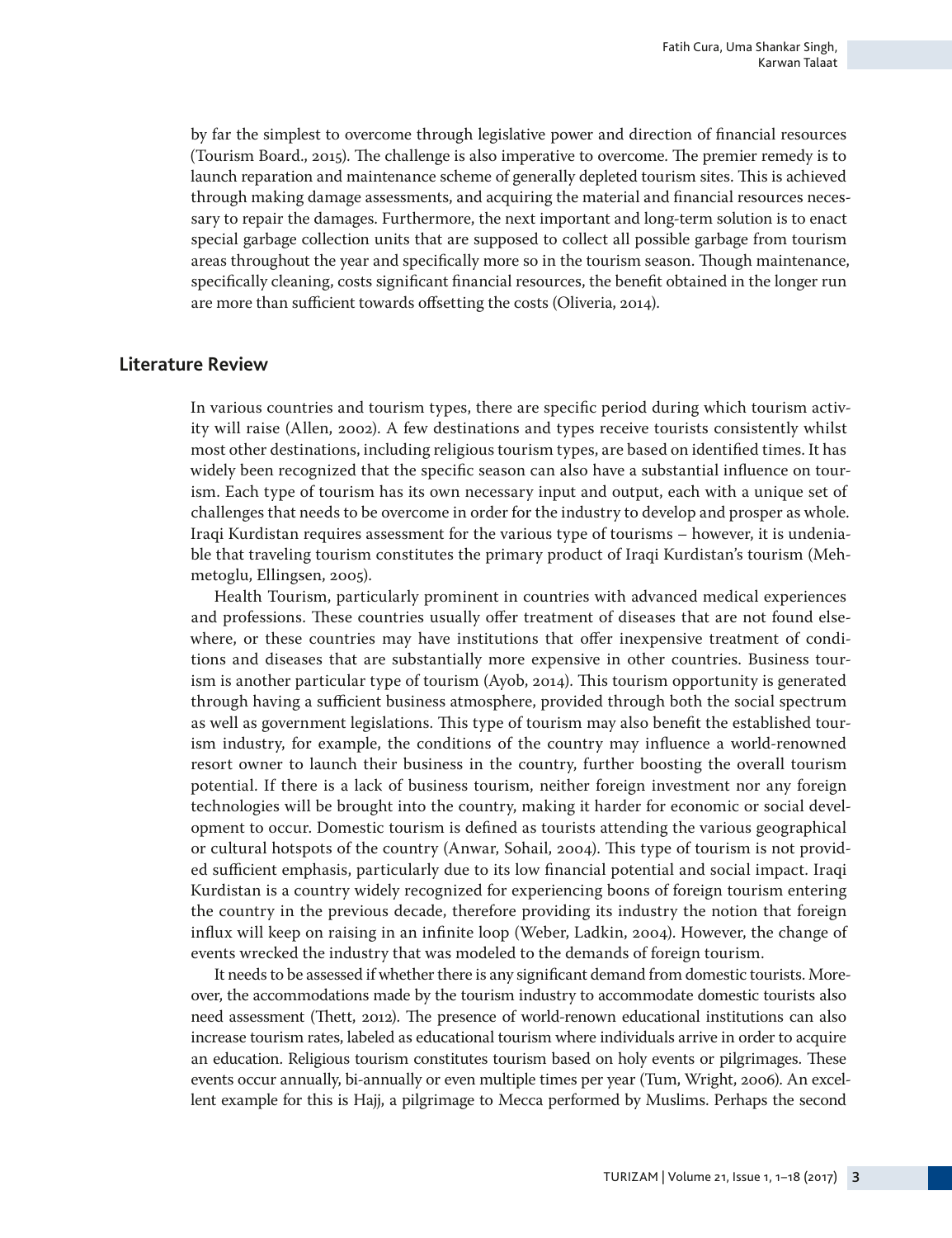most popular incarnation of tourism, Sports tourism is one that observes visitors arriving in large numbers to watch a sports tournament or league, which in many cases last up to two months. Specific examples of these include FIFA World Cup, Cricket World Cup, Hockey World Cup etcetera. Sports tourism has a major role in the tourism industry (Van der, 2006).

A popular international sports event usually attracts hundreds of thousands of fans. Sports tourism is highly helpful to the country in economic terms. Any country that is hosting a popular world cup is often considered to be in a momentary golden age due to global coverage (Barker, Meyer, 2003). In order for a country to derive traveling tourism, it needs to ensure that there are sufficient geographical features that attract foreign visitors into the country (Sherwood, 2007). The failure to meet this fundamental objective will lead to no participation in the tourism industry. If no geographical sites exist, they need to be created through artificial means. This refers to the construction of interesting buildings and objects that will attract tourists through their uniqueness. An excellent representation for this would be the Eiffel tower located in Paris, France. Paris has no specific areas worthy of mention that attracts the same volume of interest, in contrast to the Eiffel tower. Tourists from all over the world enter Paris to observe the tower's magnificence. Niagara Falls is an excellent of a natural tourism attraction. Both sources can yield a tremendous amount of tourism, provided there is enough intrigue (Weed, 2005). Nevertheless, intrigue is highly subjective by nature. Iraqi Kurdistan hosts a wide assortment of geographical locations that have the potential to attract a large volume of foreign tourists. Such was already the case until the repercussions of ISIL's launch afflicted Kurdistan. The level of government and public infrastructure is another important enabler of an effective tourism industry (Brannas, Nordstrom, 2006).

Lacking proper infrastructure, there would be no means for tourisms to enter and enjoy a pleasant stay in the country. Aspects of public infrastructure includes sufficient road networks, airport networks, railway networks, sea networks, telecommunications, water availability, law enforcement and legislatures that protects and promotes tourists' rights. Social infrastructure is defined as the infrastructure that falls under the responsibility of society members (Waitt, 2004). This includes cultural values as well as personal entrepreneurships. In order to promote and accommodate tourism, the people of the society should be willing to accept foreigners and domestics alike, i.e. providing hospitality. People living in the society are primarily responsible for setting up sufficient industry that caters to foreigners entering the country, supported through the government; the industry established by the people is the defining capacity of the country's tourism (Hannam, Halewood, 2006). This includes touring agencies, who would offer traveling deals under competitive pricing to attract customers. Hotels are another example; there must be hotels of various ratings to accommodate all types of tourists arriving in the country. Having a stable government that is not at the risk of overthrow is the fundamental demand of enabling foreign tourism (Jago, Dwyer, 2006). Governments all around the world actively discourage its citizens to maintain any tourism or financial contracts under countries that are militarily or politically unstable. Any type of political instability can cause travel warnings to be issued to nationals from all foreign countries, even prompting their immediate departure from the country (Yoon, et al., 2000). This type of instability is similar in effect to regional instability and poor security; however its administration lies in the hands of the nation's citizen and its government. Thus, better administration can mitigate political instability, increasing the tourism viability of the country (Dwyer, et. al., 2005).

The primary motivator for the tourism industry – no matter the type is the amount of variety and options available (Hinch, et al., 2006). In an ideal tourism environment, there should be multiple services for the same kind of approach, e.g. there should be several types of hotel,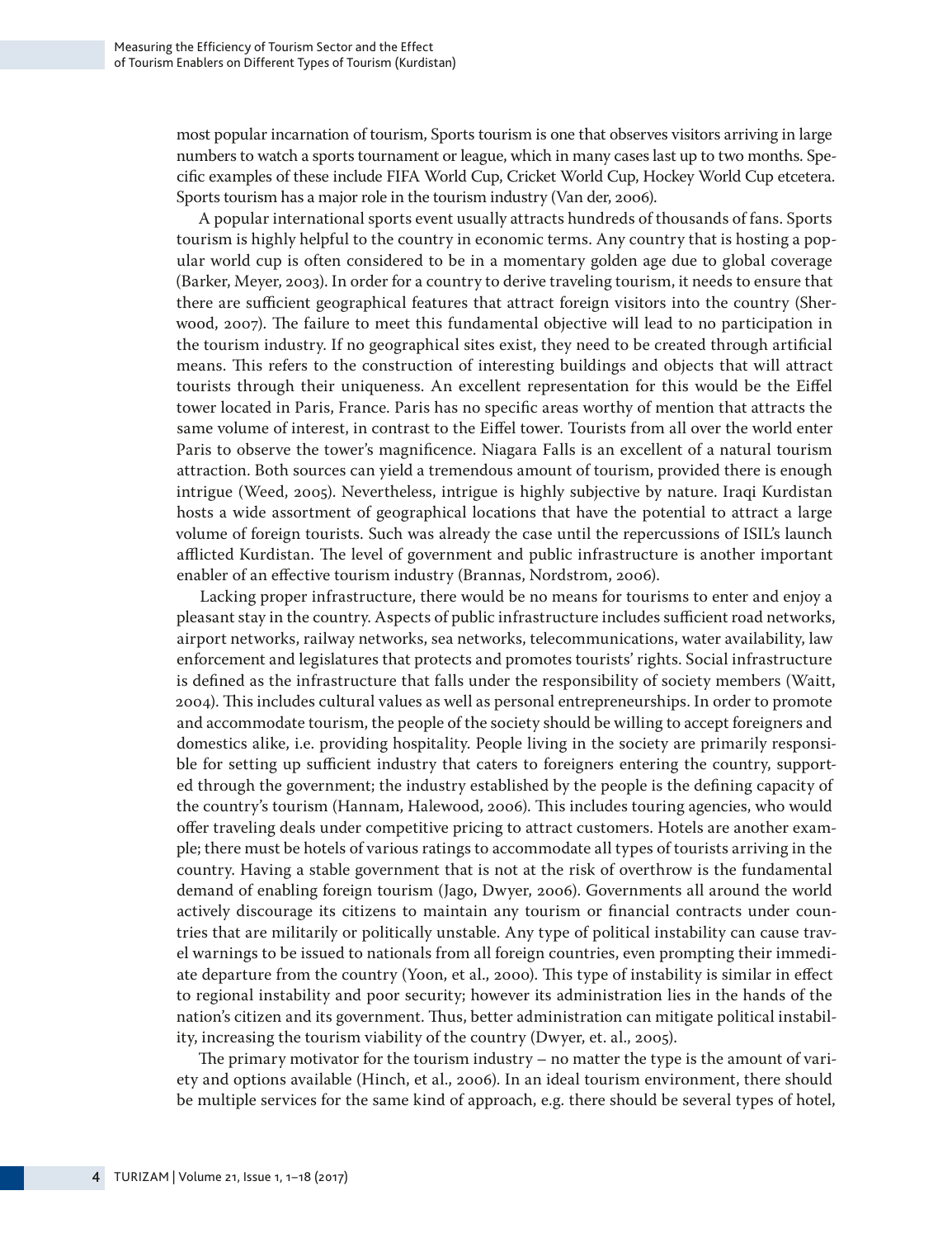in varying classification for luxury and budget. The specific cultural items should always be available under a competitive environment, e.g. in tourism hotspots, there should ideally be multiple sellers selling the same cultural objects, bought for their gifting and keepsake values. Not only does a competitive environment encourages an indirect increase in tourism rates, but also positively boosts the tourism industry participating from the labor force, e.g. new businesses, freelance merchants, restaurants, cafes (Yahoo News., 2015). Alongside boosting the tourism industry, these institutions also boost the national economy. Likewise, competitiveness should also be in tourism packages, a favored approach of international tourists who are unfamiliar with the geography and cultural factors of the country (Chalip, Costa, 2006). If a wide array of tour operators provides an equally wide array of unique travelling destinations and resorts under their programs, it can increase tourism output. A lack of competitive environment is a major cause of challenge to the development of tourism industry. If no variety is present in an industry that sells itself on the title of variety, the performance of the said industry will be depressing. The security situation of a country is an important factor when Tourism is concerned (Xiao, Smith, 2004). Security refers to the presence of enough law enforcement and rescue organizations operating within the country. Though it is highly unlikely that a country may not any functional law enforcement at all, the effectiveness of its implementation varies. In order to promote Tourism, the tourist must be made to feel safe roaming around the country with the guarantee that there are neither terrorists nor bandits roaming (Gammon, Kurtzman, 2002). Furthermore, there also needs to be appropriate response to emergencies such as firefighting service and ambulances (Donovan, Debres, 2006).

### **Research Problem**

The tourism functioning of Kurdistan, which has been significant since the previous decade, has been dependent heavily on the state of the global economy (Tuli, 2014). It is the same as any of the world economy or any tourism industry that depends on foreign tourists. People visiting Iraqi Kurdistan, specifically those working on payrolls are greatly influenced by how the global economy performs (Ahmad, 2014). Any positive increase in the global economy may generally translate onto increased tourism output for various tourism industries throughout the world. The positive conditions means that prospective individuals may be more willing to enter into the country for tourism, alongside being able to spend more on the various facilities and amenities; hotels, restaurants, tourist packages and tourism sites. The extensive literature review lead to the understanding the research problem that, the most important need is to understand the different types of tourism available or can get established and what are the different factors called enablers are affecting different types of tourism.

### **Research Objectives**

For the better understanding of the tourism sector with different types of tourism and its enablers, and moreover to find the solution for the research problem observed following objectives formulate are: (1) To know how different types of tourism and tourism enablers are affecting the tourism sector (2) To measure the efficiency of different types of tourism and the status of tourism enablers (3) To measure the relationship and effectiveness of tourism enablers on tourism sector.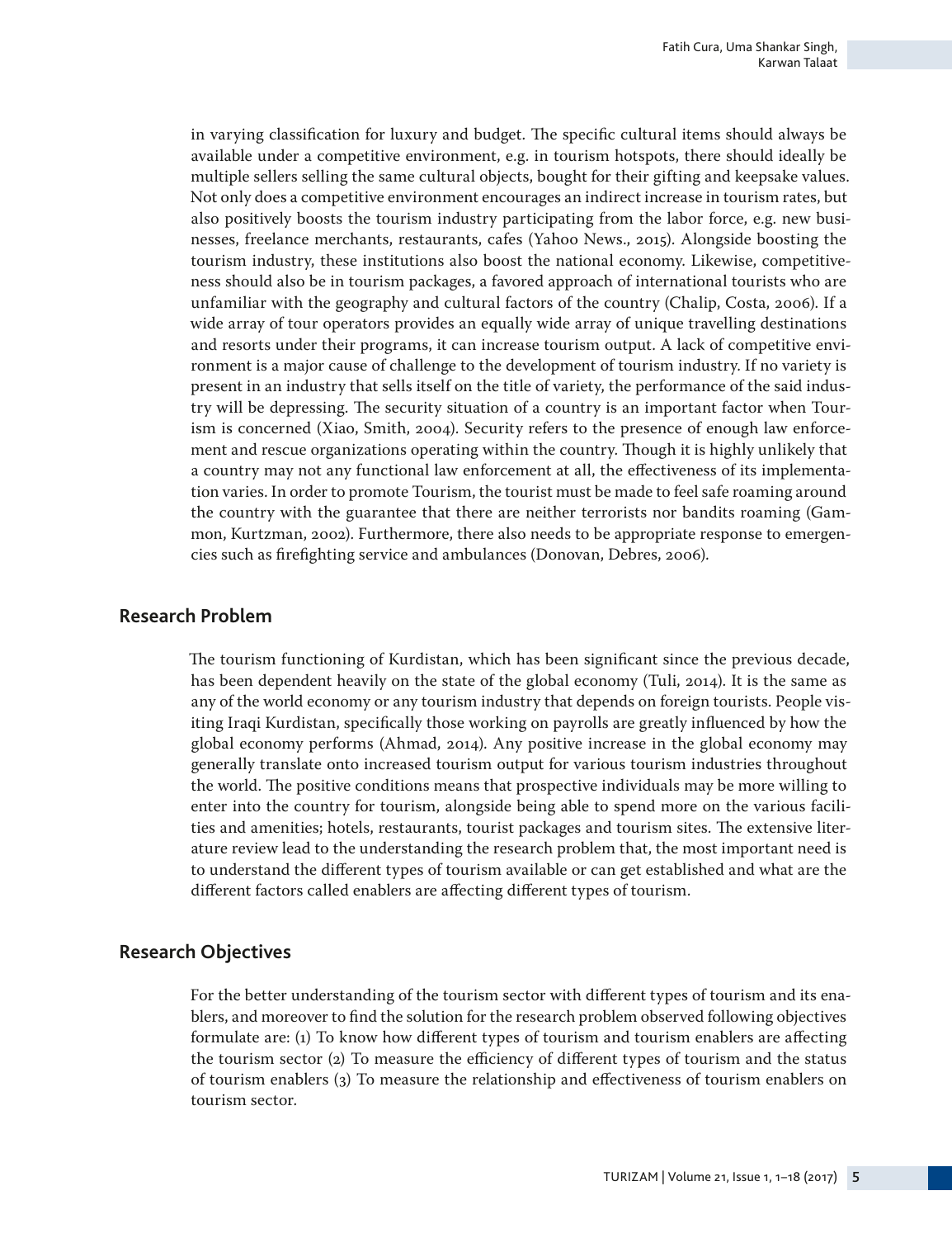### **Research Methodology**

The study is exploratory in nature where based on the literature review many variables collected and incorporated. The inductive approach of research has been taken to frame a new concept and has got testes using statistical tests. The geographic scope of the study is Kurdistan region of Iraq. The simple random sampling method of probability sampling has been chosen to study 160 samples. For the sample size selection (Cohen, 1992) selected considering the regression statistical test. In the beginning, it got 200 samples for the data collection by different ways like personal visit to respondents in ministry, online questionnaire preparation and sends it to mass respondents participating in social activities, so the response rate is 80%. For the presentation of concept a conceptual model framed and further reframed based on the outcome of factor analysis. The Frequency, Percentage, Confirmatory Factor Analysis and Regression Analysis are conducted for statistical testing and data analysis.



**Figure 1.** Conceptual Model

### **Data Analysis**

The complete study is based on eleven variables where six are the independent and five are the dependent variable. The table shown below as "Reliability Statistics" Table 1 contains the explanation of all twenty two items forming eleven variables. All variables with all items are "Independent Variables (Tourism Enablers): *Geographic Enablers* measured as Natural beauty attract tourists, Historical buildings and monuments attract tourists, *Public Infrastructure* measured as Govt. has tourism development department, Govt. provides facilities for accommodation and tour for tourists, *Social Infrastructure* measured as Cultural values are open for tourists, Treats foreign tourists as the domestic population, *Political Stability* measured as Trust with the govt. is encouraging tourism, Financial planning and pricing are suitable for tourists, *Competitive Environment* measured as Different types of hotels are available for tourists; Cultural products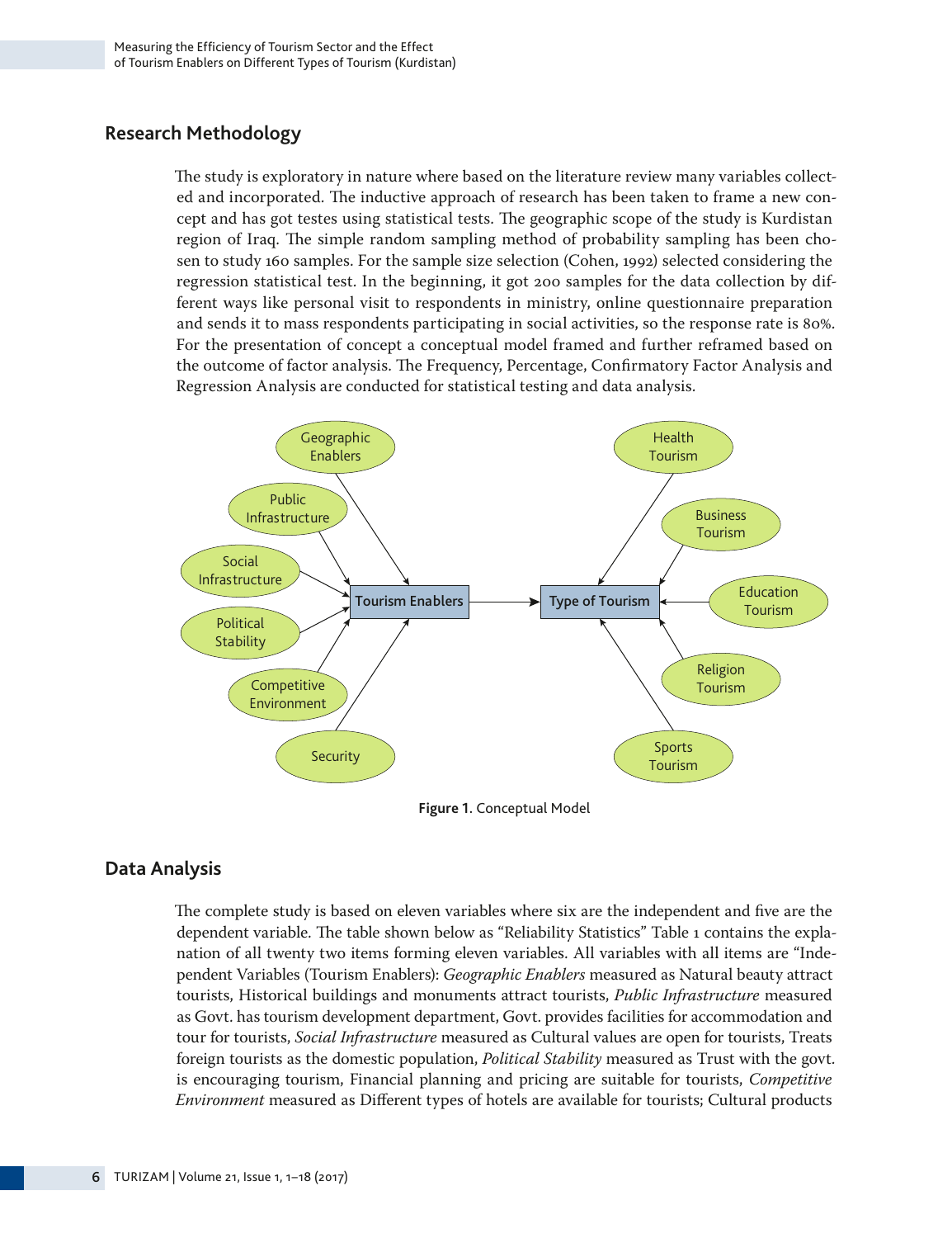are available for tourists to keep as memory, *Security* measured as Security measures are implemented for tourists, Law is enforced for the security measures" and " Dependent Variables (Types of Tourism): *Health Tourism* measured as Healthcare specialty attract tourists, Medical treatment is better and cheaper than neighboring countries, *Business Tourism* measured as Business opportunities attract tourists; Business investor gets support from govt. and people, *Education Tourism* measured as Educational institutions are the interest for foreign students; Ministry of Higher Education promotes the education facility for foreigners, *Religion Tourism* measured as Visit to religious places are the interest of foreigners, Religious memories attracts tourists to visit, *Sports Tourism*: Sports activities attract foreigners, Entertainment sports facilitate tourists". Here in this paragraph Govt. is considered "the representative of mass population elected by democratic process to work in offices having authority particular in ministry".

**Table 1.** *Reliability Statistics*

| Cronbach's Alpha | N of Items |
|------------------|------------|
| 941              |            |

The Cronbach's Alpha value is .941 shows the instrument getting used is highly reliable in this study.

| Parameter             |                   | Frequency      | Percentage |
|-----------------------|-------------------|----------------|------------|
| Male<br>Gender        |                   | 101            | 63.1       |
|                       | Female            | 59             | 36.9       |
|                       | 16 Years-25 Years | 84             | 52.5       |
|                       | 26 Years-35 Years | 55             | 34.4       |
| Age                   | 36 Years-45 Years | 14             | 8.8        |
|                       | 46 Years-55 Years | $\overline{4}$ | 2.5        |
|                       | 56 Years-above    | 3              | 1.9        |
| <b>Marital Status</b> | Single            | 105            | 65.6       |
|                       | Married           | 55             | 34.4       |
|                       | Secondary         | 6              | 3.8        |
|                       | Intermediate      | 24             | 15.0       |
| Education             | Graduate          | 92             | 57.5       |
|                       | Post Graduate     | 35             | 21.9       |
|                       | Ph.D              | 3              | 1.9        |
|                       | Up to \$1000      | 63             | 39.4       |
|                       | $$1001 - $2000$   | 35             | 21.9       |
| Family Income/ Month  | $$2001 - $3000$   | 22             | 13.8       |
|                       | \$3001 - \$4000   | 13             | 8.1        |
|                       | \$4001 and more   | 27             | 16.9       |
|                       | Student           | 44             | 27.5       |
|                       | Private Employee  | 54             | 33.8       |
| Profession            | Govt. Employee    | 8              | 5.0        |
|                       | <b>Business</b>   | 45             | 28.1       |
|                       | Self Employed     | 9              | 5.6        |
| <b>Total</b>          |                   | 160            | 100        |

**Table 2.** *Demographic Variables Description*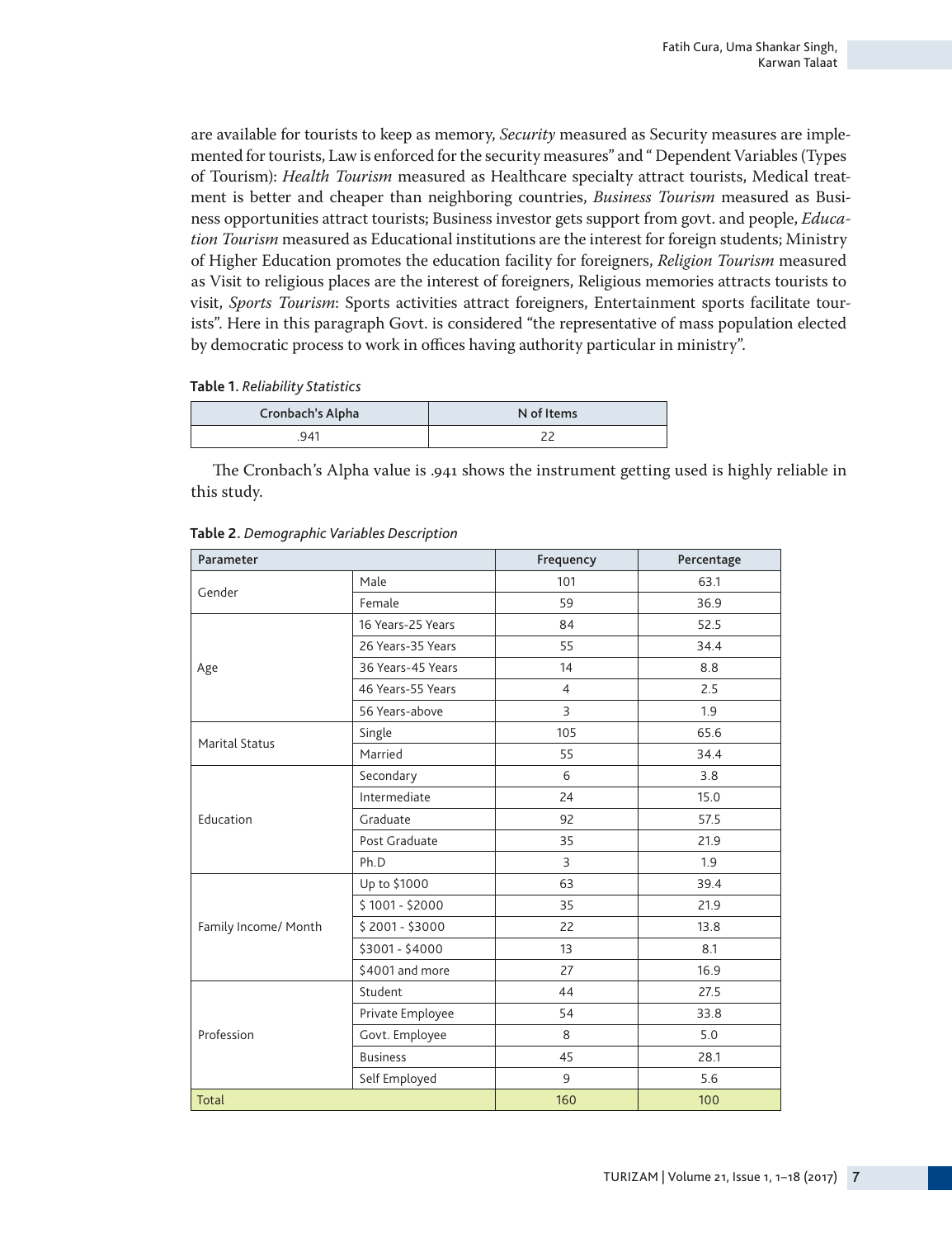Demographic variables are taken in the study are six in number as Gender, Age, Marital Status, Education, Family Income/ Month, Profession. The frequency and percentage outcome of demographical variables are presented as Table 2. All six variables are having different categories of responses and have got responses for all the categories differently, so the study has incorporated all the categories mentioned in the questionnaire to collect data. The first demographic variable is gender having two categories namely male and female having contribution 63.1 % and 36.9 % respectively. The female candidates are not as exposed to participation is such surveys in Kurdistan region. The Second demographic variable is age having five categories is 16 Years-25 Years, 26 Years-35 Years, 36 Years-45 Years, 46 Years-55 Years, 56 Years-above. As result of frequency in age the highest responses is age between 16 Years-25 Years having the highest 52.5%, shows the youth participation is highest in this study. The third demographic variable is marital status having two categories namely single and married having contribution 65.6% and 34.4% respectively. Regarding the result the single candidates are more interested to responses for this survey and looking for tourism region. The Fourth demographic variables is education having 5 categories are Secondary, Intermediate, Graduate, Post graduate and Ph.D. depend on the frequently result identify most of the responses are in graduate level by 57.5% which means in Kurdistan region more than half of the respondents are between age 16 years to 25 years are graduated. The Fifth demographic variables is Family Income/ Month having 5categories are Up to \$1000, \$ 1001 - \$2000, \$ 2001 - \$3000, \$3001 - \$4000 and \$4001 and more. The highest family income per month among the responses is up to \$1000 is 39.4%. Because growing up in Kurdistan Region of Iraq, a region which has faced continued turbulence, armed conflicts and financial crisis has had impact on the region. The Sixth demographic variables are Profession having five categories is students, Private Employee, Govt. Employee, Business and Self Employed. Those responses are working in private companies 33.8% and the lowest percent 5.0% who is working in the government means many of the responses or the residency are working in the private sector.

Items Description variables are taken in the study and presented as Table 3 are twenty two in number. All twenty two variables are having same five categories of responses and have got responses for all the categories differently, so the study has incorporated all the categories mentioned in the questionnaire to collect data. All Items are having five categories namely Strongly Disagree, Disagree, Neutral, Agree, Strongly Agree.

| Parameter                          |                          | Frequency      | Percentage |
|------------------------------------|--------------------------|----------------|------------|
|                                    | <b>Strongly Disagree</b> |                | 4.4        |
|                                    | <b>Disagree</b>          | $\overline{4}$ | 2.5        |
| Natural beauty attract<br>tourists | Neutral                  | 51             | 31.9       |
|                                    | Agree                    | 48             | 30.0       |
|                                    | <b>Strongly Agree</b>    | 50             | 31.3       |
|                                    | <b>Strongly Disagree</b> | 8              | 5.0        |
| Historical buildings and           | <b>Disagree</b>          | 10             | 6.3        |
| monuments attract                  | Neutral                  | 29             | 18.1       |
| tourists                           | Agree                    | 53             | 33.1       |
|                                    | <b>Strongly Agree</b>    | 60             | 37.5       |

|  |  | Table 3. Items Description |
|--|--|----------------------------|
|--|--|----------------------------|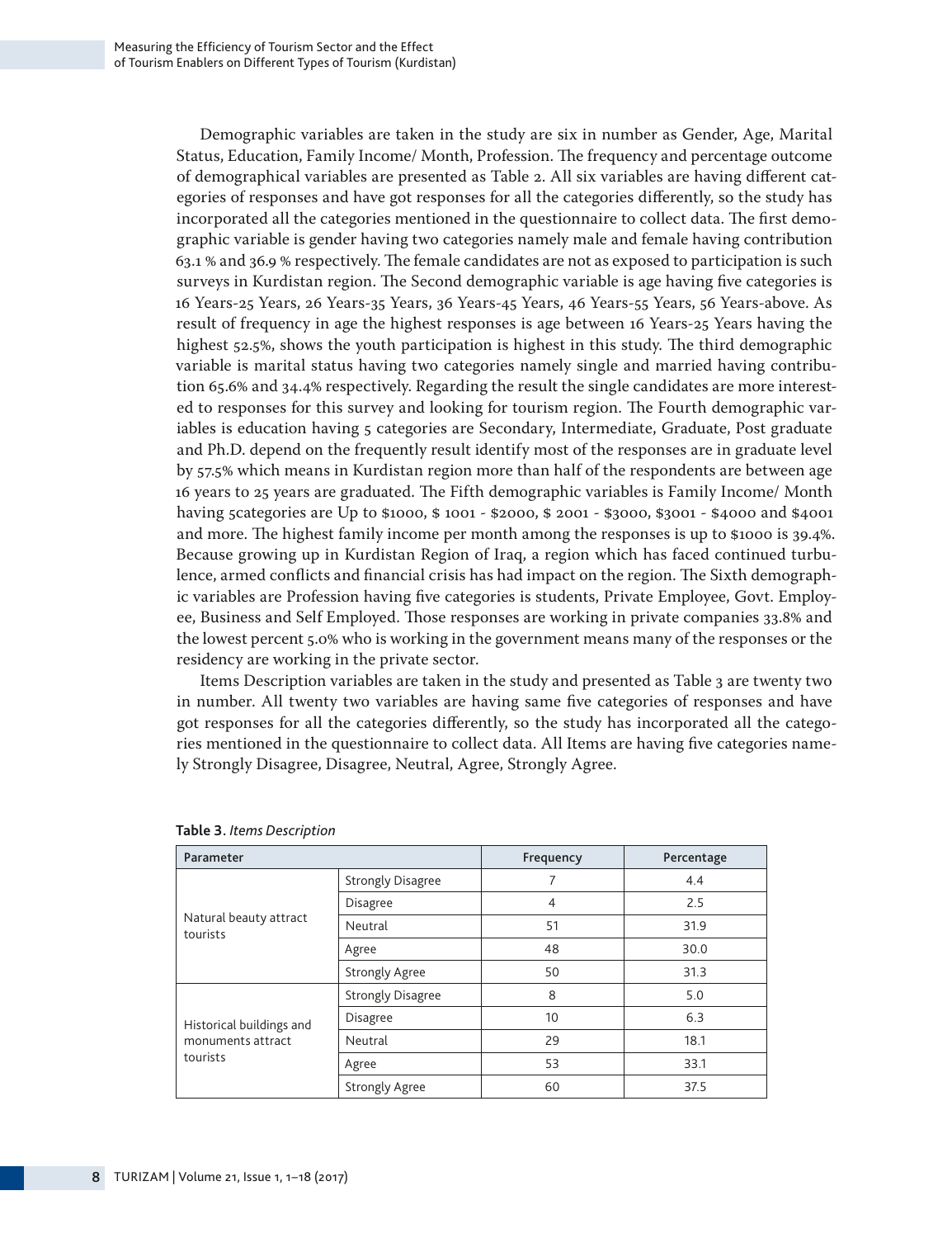| Parameter                                               |                          | Frequency | Percentage |
|---------------------------------------------------------|--------------------------|-----------|------------|
|                                                         | <b>Strongly Disagree</b> | 14        | 8.8        |
|                                                         | Disagree                 | 14        | 8.8        |
| Govt. has tourism<br>development department             | Neutral                  | 69        | 43.1       |
|                                                         | Agree                    | 44        | 27.5       |
|                                                         | <b>Strongly Agree</b>    | 19        | 11.9       |
|                                                         | <b>Strongly Disagree</b> | 11        | 6.9        |
| Govt. provides facilities for                           | Disagree                 | 19        | 11.9       |
| accommodation and tour                                  | Neutral                  | 51        | 31.9       |
| for tourists                                            | Agree                    | 61        | 38.1       |
|                                                         | <b>Strongly Agree</b>    | 18        | 11.3       |
|                                                         | <b>Strongly Disagree</b> | 12        | 7.5        |
|                                                         | Disagree                 | 9         | 5.6        |
| Cultural values are open<br>for tourists                | Neutral                  | 43        | 26.9       |
|                                                         | Agree                    | 74        | 46.3       |
|                                                         | <b>Strongly Agree</b>    | 22        | 13.8       |
|                                                         | <b>Strongly Disagree</b> | 16        | 10.0       |
|                                                         | Disagree                 | 17        | 10.6       |
| Treats foreign tourists as<br>the domestic population   | Neutral                  | 52        | 32.5       |
|                                                         | Agree                    | 50        | 31.3       |
|                                                         | <b>Strongly Agree</b>    | 25        | 15.6       |
|                                                         | <b>Strongly Disagree</b> | 9         | 5.6        |
|                                                         | Disagree                 | 18        | 11.3       |
| Trust with the govt. is<br>encouraging tourism          | Neutral                  | 54        | 33.8       |
|                                                         | Agree                    | 56        | 35.0       |
|                                                         | Strongly Agree           | 23        | 14.4       |
|                                                         | <b>Strongly Disagree</b> | 11        | 6.9        |
| Financial planning and                                  | Disagree                 | 19        | 11.9       |
| pricing are suitable for                                | Neutral                  | 46        | 28.8       |
| tourists                                                | Agree                    | 55        | 34.4       |
|                                                         | Strongly Agree           | 29        | 18.1       |
|                                                         | <b>Strongly Disagree</b> | 11        | 6.9        |
|                                                         | Disagree                 | 9         | 5.6        |
| Different types of hotels<br>are available for tourists | Neutral                  | 33        | 20.6       |
|                                                         | Agree                    | 45        | 28.1       |
|                                                         | Strongly Agree           | 62        | 38.8       |
|                                                         | <b>Strongly Disagree</b> | 11        | 6.9        |
| Cultural products are                                   | Disagree                 | 14        | 8.8        |
| available for tourists to                               | Neutral                  | 38        | 23.8       |
| keep as memory                                          | Agree                    | 52        | 32.5       |
|                                                         | <b>Strongly Agree</b>    | 45        | 28.1       |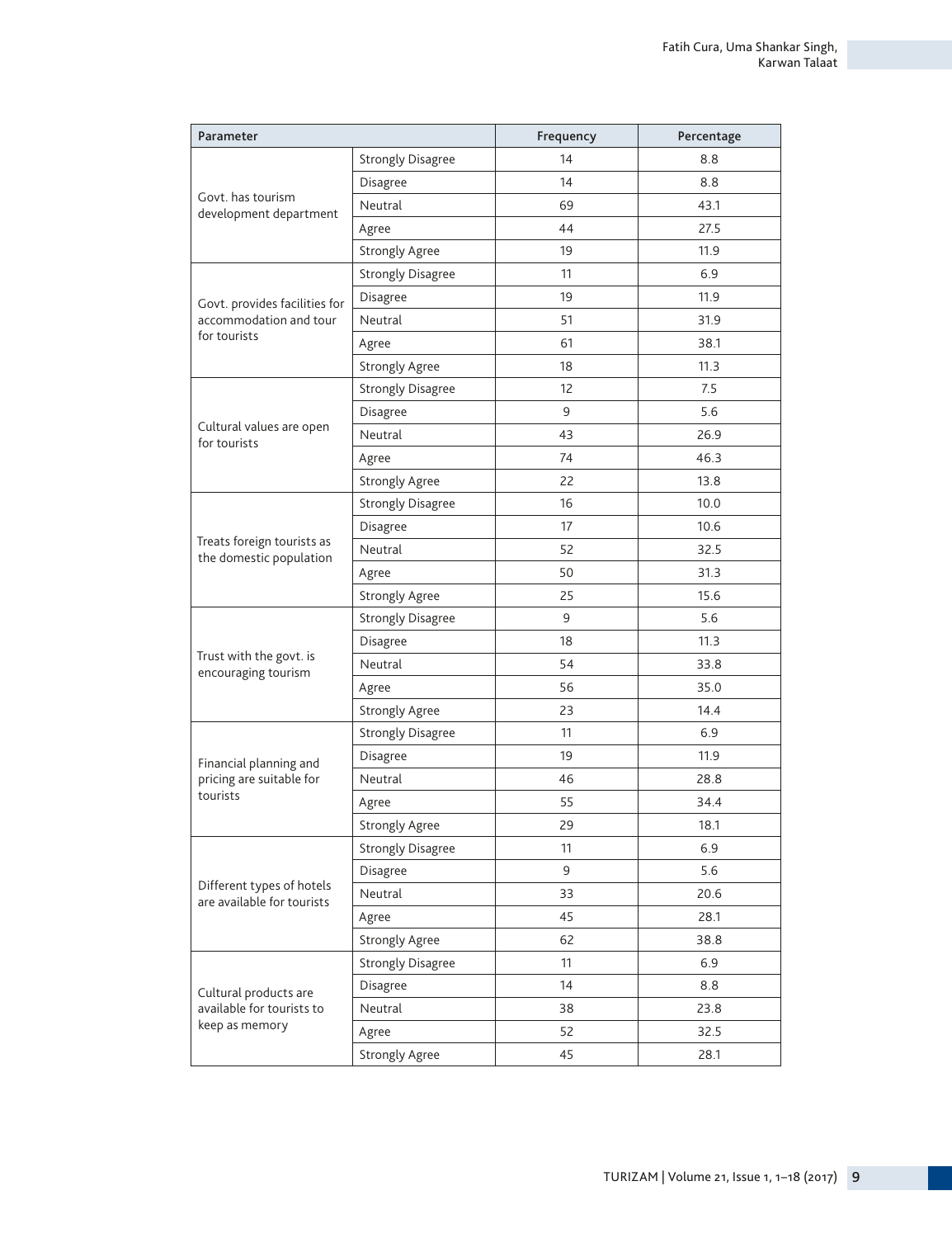| Parameter                                         |                          | Frequency      | Percentage |
|---------------------------------------------------|--------------------------|----------------|------------|
|                                                   | <b>Strongly Disagree</b> | $\overline{c}$ | 1.3        |
|                                                   | Disagree                 | 13             | 8.1        |
| Security measures are<br>implemented for tourists | Neutral                  | 42             | 26.3       |
|                                                   | Agree                    | 45             | 28.1       |
|                                                   | <b>Strongly Agree</b>    | 58             | 36.3       |
|                                                   | <b>Strongly Disagree</b> | 11             | 6.9        |
|                                                   | Disagree                 | 12             | 7.5        |
| Law is enforced for the<br>security measures      | Neutral                  | 37             | 23.1       |
|                                                   | Agree                    | 60             | 37.5       |
|                                                   | Strongly Agree           | 40             | 25.0       |
|                                                   | <b>Strongly Disagree</b> | 10             | 6.3        |
|                                                   | Disagree                 | 10             | 6.3        |
| Healthcare specialty<br>attract tourists          | Neutral                  | 43             | 26.9       |
|                                                   | Agree                    | 45             | 28.1       |
|                                                   | Strongly Agree           | 52             | 32.5       |
|                                                   | <b>Strongly Disagree</b> | 15             | 9.4        |
| Medical treatment is                              | Disagree                 | 20             | 12.5       |
| better and cheaper than                           | Neutral                  | 42             | 26.3       |
| neighboring countries                             | Agree                    | 49             | 30.6       |
|                                                   | Strongly Agree           | 34             | 21.3       |
|                                                   | <b>Strongly Disagree</b> | 1              | .6         |
|                                                   | Disagree                 | 15             | 9.4        |
| Business opportunities<br>attract tourists        | Neutral                  | 36             | 22.5       |
|                                                   | Agree                    | 70             | 43.8       |
|                                                   | Strongly Agree           | 38             | 23.8       |
|                                                   | <b>Strongly Disagree</b> | $\overline{4}$ | 2.5        |
| Business investor gets                            | Disagree                 | 13             | 8.1        |
| support from govt. and                            | Neutral                  | 42             | 26.3       |
| people                                            | Agree                    | 51             | 31.9       |
|                                                   | <b>Strongly Agree</b>    | 50             | 31.3       |
|                                                   | <b>Strongly Disagree</b> | 16             | 10.0       |
| Educational institutions                          | Disagree                 | 18             | 11.3       |
| are the interest for foreign                      | Neutral                  | 49             | 30.6       |
| students                                          | Agree                    | 49             | 30.6       |
|                                                   | <b>Strongly Agree</b>    | 28             | 17.5       |
|                                                   | <b>Strongly Disagree</b> | 11             | 6.9        |
| Ministry of Higher                                | Disagree                 | 33             | 20.6       |
| Education promotes the<br>education facility for  | Neutral                  | 33             | 20.6       |
| foreigners                                        | Agree                    | 62             | 38.8       |
|                                                   | <b>Strongly Agree</b>    | 21             | 13.1       |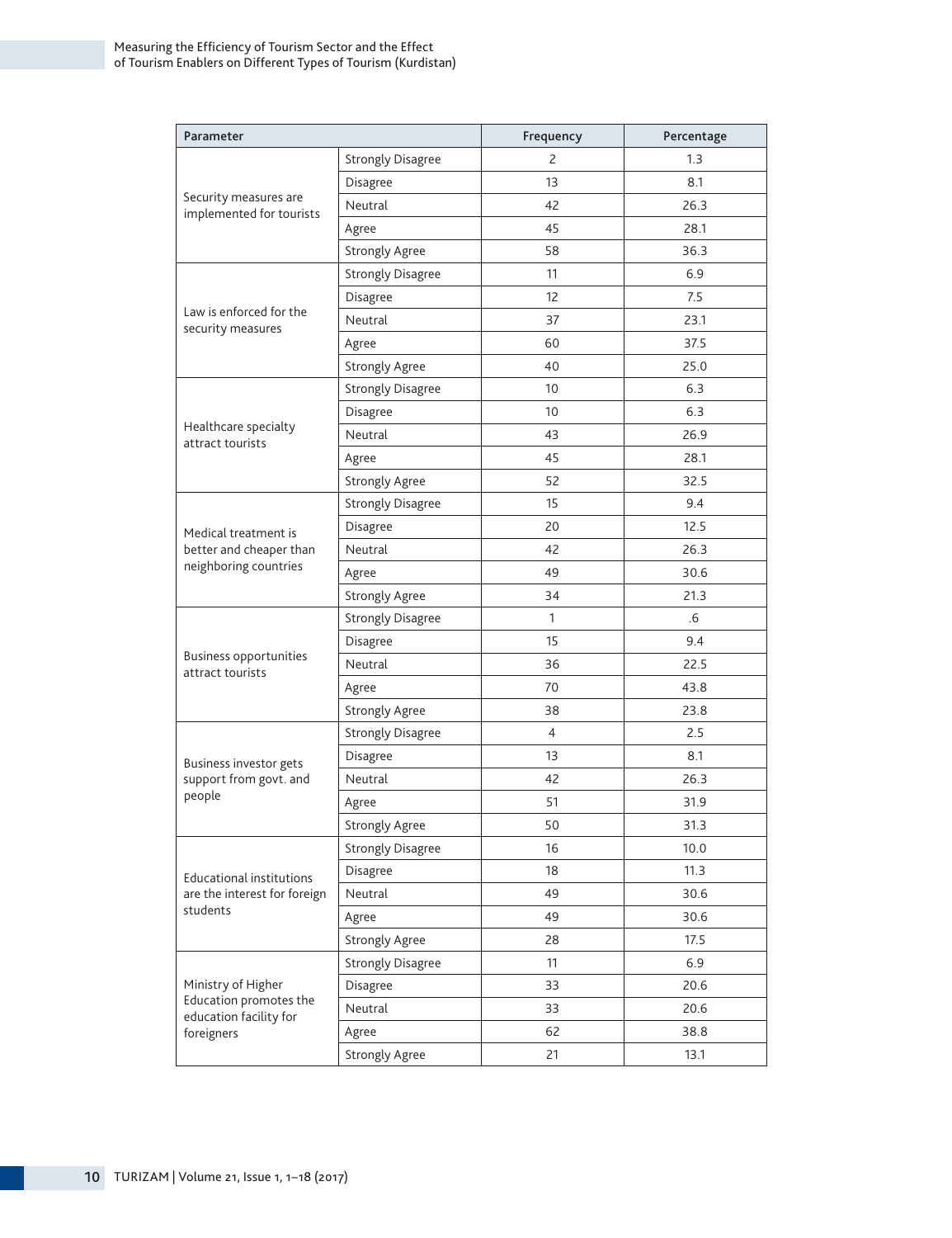| Parameter                                                   |                          | Frequency | Percentage |
|-------------------------------------------------------------|--------------------------|-----------|------------|
|                                                             | <b>Strongly Disagree</b> | 8         | 5.0        |
|                                                             | Disagree                 | 16        | 10.0       |
| Visit to religious places are<br>the interest of foreigners | Neutral                  | 36        | 22.5       |
|                                                             | Agree                    | 71        | 44.4       |
|                                                             | <b>Strongly Agree</b>    | 29        | 18.1       |
|                                                             | <b>Strongly Disagree</b> | 11        | 6.9        |
|                                                             | Disagree                 | 15        | 9.4        |
| Religious memories<br>attracts tourists to visit            | Neutral                  | 46        | 28.8       |
|                                                             | Agree                    | 63        | 39.4       |
|                                                             | <b>Strongly Agree</b>    | 25        | 15.6       |
|                                                             | <b>Strongly Disagree</b> | 9         | 5.6        |
|                                                             | Disagree                 | 13        | 8.1        |
| Sports activities attract<br>foreigners                     | Neutral                  | 42        | 26.3       |
|                                                             | Agree                    | 61        | 38.1       |
|                                                             | <b>Strongly Agree</b>    | 35        | 21.9       |
|                                                             | <b>Strongly Disagree</b> | 16        | 10.0       |
|                                                             | Disagree                 | 6         | 3.8        |
| Entertainment sports<br>facilitate tourists                 | Neutral                  | 58        | 36.3       |
|                                                             | Agree                    | 35        | 21.9       |
|                                                             | <b>Strongly Agree</b>    | 45        | 28.1       |
| <b>Total</b>                                                |                          | 160       | 100        |

All twenty two items and their highest representative categories are represented respectively as natural beauty attract tourists, strongly agree 31.3%, Historical buildings and monuments attract tourists, strongly agree 37.5%, Govt. has tourism development, neutral 43.1%, Govt. provides facilities for accommodation and tour for tourists, agree 38.1%, Cultural values are open for tourists, agree 46.3%, Treats foreign tourists as the domestic population, neutral 32.5%, Trust with the govt. is encouraging tourism, agree 35.0%, Financial planning and pricing are suitable for tourists, Agree 34.4%, Different types of hotels are available for tourists, strongly agree 38.8%, Cultural products are available for tourists to keep as memory, agree 32.5%, Security measures are implemented for tourists, strongly agree 36.3%, Law is enforced for the security measures, agree 37.5%, Healthcare specialty attract tourists, strongly agree 32.5%, Medical treatment is better and cheaper than neighboring countries, agree 30.6%, Business opportunities attract tourists, agree 43.8%, Business investor gets support from govt. and people, agree 31.9%, Educational institutions are the interest for foreign students agree 30.6%, Ministry of Higher Education promotes the education facility for foreigners, agree 38.8%, Visit to religious places are the interest of foreigners, agree 44.4%, Religious memories attract tourists to visit, agree 39.4%, Sports activities attract foreigners, agree 38.1%, Entertainment sports facilitate tourists, neutral 36.3%.

The confirmatory factor analysis carried on 22 items to get the eleven factors as explored by the concept. Out of twenty two items four items got discarded having isolated and very low factor loading. The two variables social infrastructure and political stability merged with all four items and competitive environment got merged with security having again four items all together. After confirming the seven factors the factor loading explained as for first factor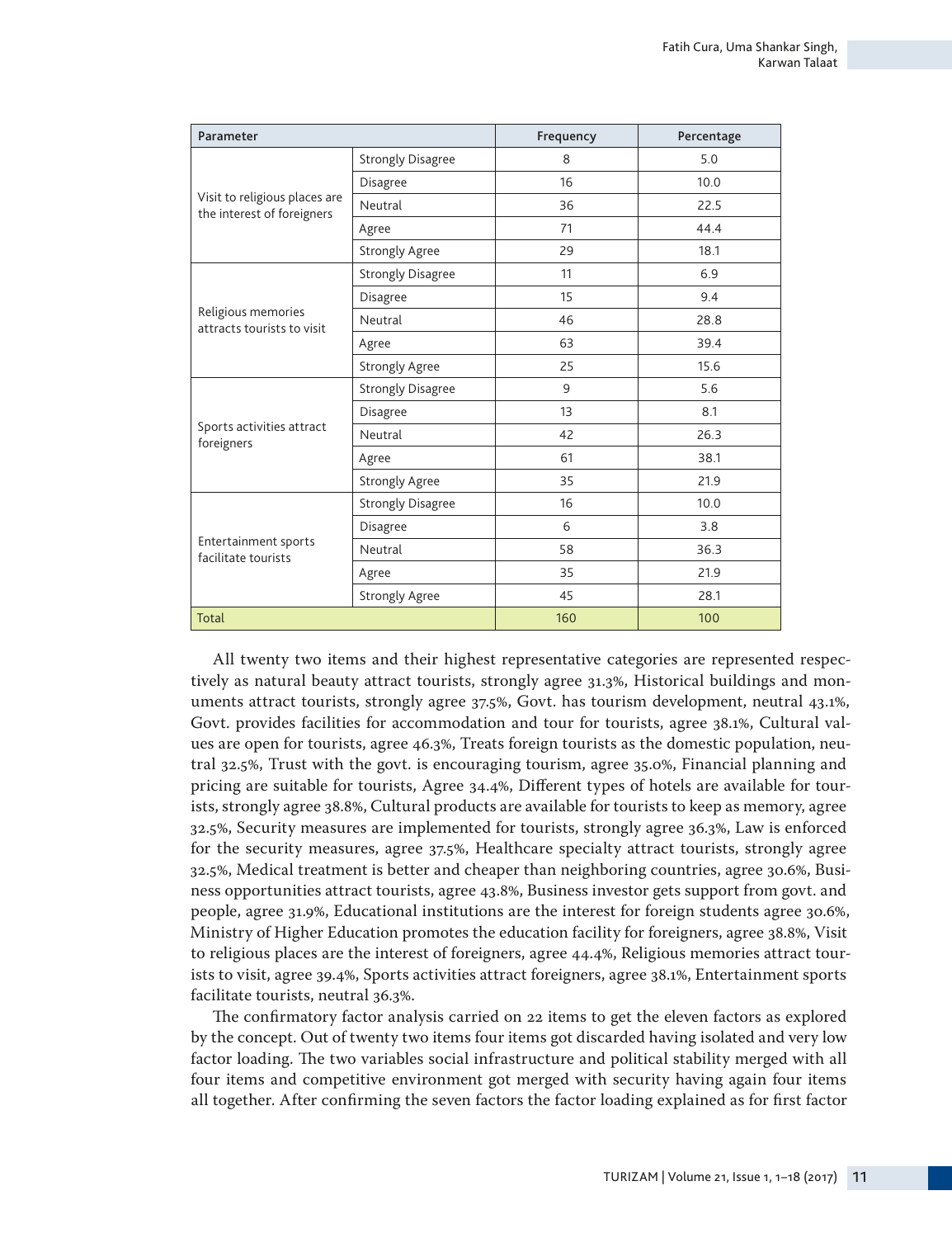Geographic Enablers for two items as 0.624 and 0.568, the second factor Public Infrastructure having two items with factor loadings as 1.021, 0.796, the third factor Socio Political Environment named after social infrastructure and political stability merged with all four items having factor loading 0.292, 0.367, 0.621 and 0.600, the fourth factor Competitive Environment & Security as well the same competitive environment got merged with security having again four items with factor loading as 0.605, 0.397, 0.396, 0.373, the fifth factor Business Tourism having two items with factor loading 0.826 and 0.588, The sixth factor having two items with factor loading 0.586 and 0.617, the seventh or last factor sports tourism has two items with factor loading 0.559 and 0.727 as shown in Table 4.

| Variables<br>Dimension / Item No. |                                                                      | $\mathbf{1}$ | $\overline{2}$ | 3     | 4     | 5     | 6     | $\overline{7}$ |
|-----------------------------------|----------------------------------------------------------------------|--------------|----------------|-------|-------|-------|-------|----------------|
|                                   | Natural beauty attract tourists                                      | 0.624        |                |       |       |       |       |                |
| Geographic<br>Enablers            | Historical buildings and monuments<br>attract tourists               | 0.568        |                |       |       |       |       |                |
| Public                            | Govt. has tourism development<br>department                          |              | 1.021          |       |       |       |       |                |
| Infrastructure                    | Govt. provides facilities for<br>accommodation and tour for tourists |              | 0.796          |       |       |       |       |                |
|                                   | Cultural values are open for tourists                                |              |                | 0.292 |       |       |       |                |
| Socio Political                   | Treats foreign tourists as the domestic<br>population                |              |                | 0.367 |       |       |       |                |
| Environment                       | Trust with the govt. is encouraging tourism                          |              |                | 0.621 |       |       |       |                |
|                                   | Financial planning and pricing are suitable<br>for tourists          |              |                | 0.600 |       |       |       |                |
| Competitive<br>Environment &      | Different types of hotels are available for<br>tourists              |              |                |       | 0.605 |       |       |                |
|                                   | Cultural products are available for tourists<br>to keep as memory    |              |                |       | 0.397 |       |       |                |
| Security                          | Security measures are implemented for<br>tourists                    |              |                |       | 0.396 |       |       |                |
|                                   | Law is enforced for the security measures                            |              |                |       | 0.373 |       |       |                |
|                                   | Business opportunities attract tourists                              |              |                |       |       | 0.826 |       |                |
| <b>Business Tourism</b>           | Business investor gets support from govt.<br>and people              |              |                |       |       | 0.588 |       |                |
|                                   | Visit to religious places are the interest of<br>foreigners          |              |                |       |       |       | 0.586 |                |
| Religion Tourism                  | Religious memories attracts tourists to<br>visit                     |              | 0.617          |       |       |       |       |                |
| Sports Tourism                    | Sports activities attract foreigners                                 |              |                |       |       |       |       | 0.559          |
|                                   | Entertainment sports facilitate tourists                             |              |                |       |       |       |       | 0.727          |

|  |  | Table 4. Confirmatory Factor Analysis based on Components |
|--|--|-----------------------------------------------------------|
|  |  |                                                           |

#### **Table 5.** *Regression Model Summary*

| Model                                       |                  | R Square | <b>Adjusted R Square</b> | Std. Error of the Estimate |  |  |  |
|---------------------------------------------|------------------|----------|--------------------------|----------------------------|--|--|--|
|                                             | 786 <sup>a</sup> | 618      | .615                     | .62008381                  |  |  |  |
| a. Predictors: (Constant), Tourism Enablers |                  |          |                          |                            |  |  |  |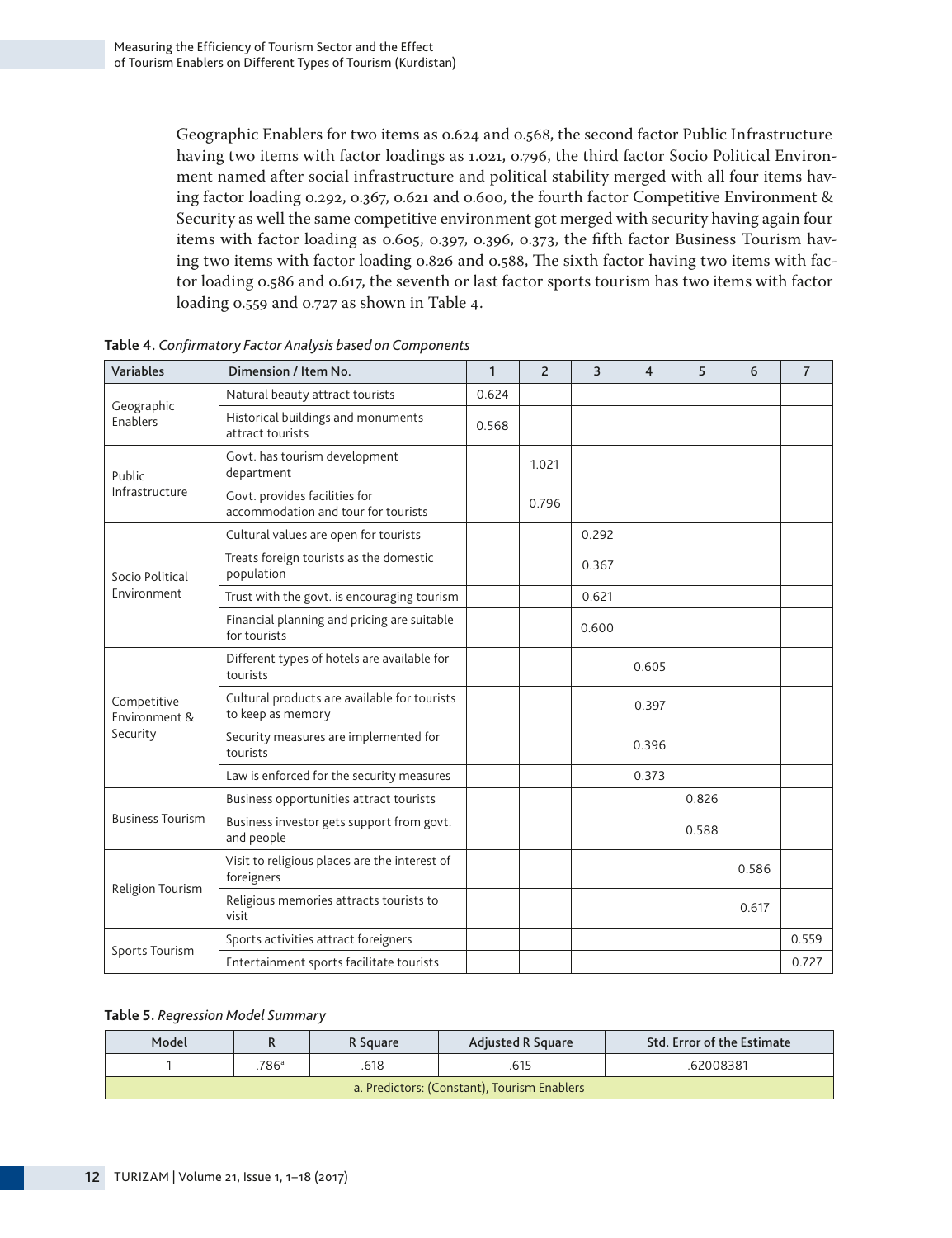|                                         | Model            |            | <b>Unstandardized Coefficients</b> | <b>Standardized Coefficients</b> |        | Sig.  |  |  |
|-----------------------------------------|------------------|------------|------------------------------------|----------------------------------|--------|-------|--|--|
|                                         |                  |            | Std. Error                         | <b>Beta</b>                      |        |       |  |  |
| (Constant)                              |                  | 2.901E-017 | .049                               |                                  | .000   | 1.000 |  |  |
|                                         | Tourism Enablers | .786       | .049                               | .786                             | 15.985 | .000  |  |  |
| a. Dependent Variable: Types of Tourism |                  |            |                                    |                                  |        |       |  |  |

**Table 6.** *Regression Coefficients*



**Figure 2.** Conceptual Model based on Factor Analysis

The Table 5 is the outcome of regression model summary explaining the strength of relationship of independent variable (Tourism Enablers) on dependent variable (Types of Tourism). The strength of relationship adjusted  $R^2$  is 0.615 shows that there is a strong positive relationship in between independent variable (Tourism Enablers) on dependent variable (Types of Tourism). The Table 6 is the representative of Beta value that represents outcome of regression coefficients explaining the effect of independent variable (Tourism Enablers) on dependent variable (Types of Tourism). The value of beta is 0.786 can get interpreted as the independent variable (Tourism Enablers) has 0.786 or 78% effect on dependent variable (Types of Tourism).

| Model              | <b>NPAR</b> | <b>CMIN</b> | DF  |      | <b>CMIN/DF</b> |
|--------------------|-------------|-------------|-----|------|----------------|
| Default model      |             | 382.617     | 114 | .000 | 3.356          |
| Saturated model    | 171         | .000        |     |      |                |
| Independence model | 18          | 1776.966    | 153 | .000 | 11.614         |

| Delautt model      |    | 304.017  | ''4 |
|--------------------|----|----------|-----|
| Saturated model    |    | .000     |     |
| Independence model | 18 | 1776.966 | 153 |
|                    |    |          |     |

| Model              | <b>RMR</b> | GFI   | AGFI | <b>PGFI</b> |
|--------------------|------------|-------|------|-------------|
| Default model      | .086       | .802  | .703 | .535        |
| Saturated model    | .000       | 1.000 |      |             |
| Independence model | .473       | .254  | .166 | 227         |

#### **Table 8.** *RMR, GFI*

**Table 7.** *CMIN*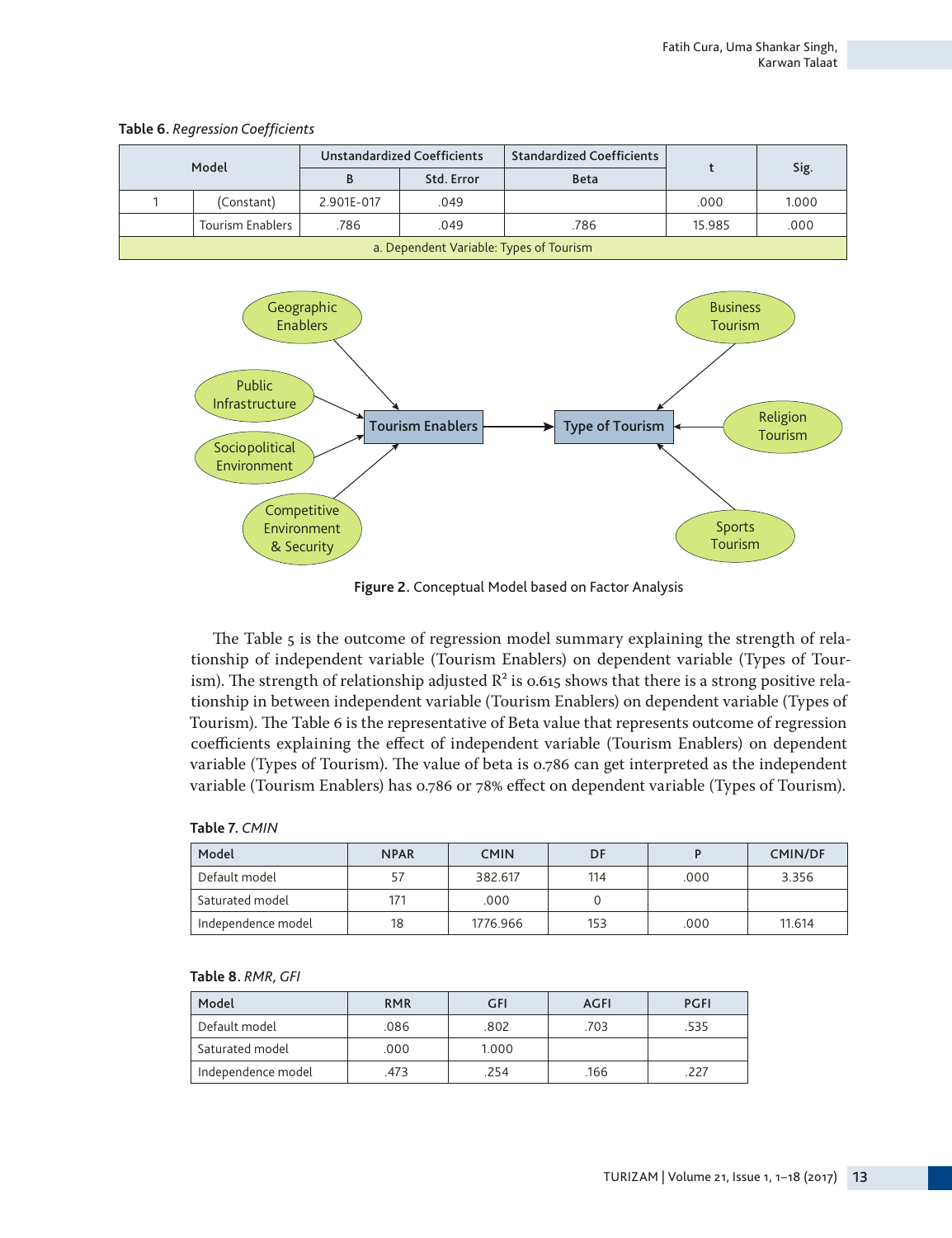| Model              | <b>NFI</b><br>Delta1 | <b>RFI</b><br>rho1 | IFI<br>Delta <sub>2</sub> | TLI<br>rho <sub>2</sub> | <b>CFI</b> |
|--------------------|----------------------|--------------------|---------------------------|-------------------------|------------|
| Default model      | .785                 | .711               | .838                      | .778                    | .835       |
| Saturated model    | 1.000                |                    | 1.000                     |                         | 1.000      |
| Independence model | .000                 | .000               | .000                      | .000                    | .000       |

#### **Table 9.** *Baseline Comparisons*

#### **Table 10.** *RMSEA*

| Model              | <b>RMSEA</b> | LO 90 | HI90 | <b>PCLOSE</b> |
|--------------------|--------------|-------|------|---------------|
| Default model      | 122          | 108   | .135 | .000          |
| Independence model | 258          | 248   | .269 | .000          |

The Table 7, Table 8, Table 9 and Table 10 are representing the CMIN, RMR, GFI, Baseline Comparisons and RMSEA respectively where all values presented in tables are supporting to fit the model for acceptance. All values are significant and showing more than o.5 means, being in the accepted zone.

### **Findings and Interpretation**

The study conducted here is based on the concept of cause effect relationship, where the Tourism Enablers are the causes and Tourism sector is effect. The data analysis has explained all the frequency and percentage of sample taken for the study with responses on all twenty two items. The research problem observed for the study has found its solution by the confirmatory factor analysis and revealed that respondents consider social infrastructure and political stability is very closer in this specific study of Kurdistan region, so all four items as the two different variables reframed as a new single variable named as Socio Political Environment. The same happened with the two variables again competitive environment and security clubbed in one as Competitive Environment & Security having four items all together. As per the respondents opinion two types of tourism are health tourism and Education tourism get discarded. As it shows the Kurdistan region is not ready for these two types of tourism. The findings of the regression analysis are positive that says improvement in tourism enablers can make the tourism sector sustainable and can attract tourists. The values generated by the outcome of AMOS model also support the concepts with very high values. These high values are further supporting the existing concept.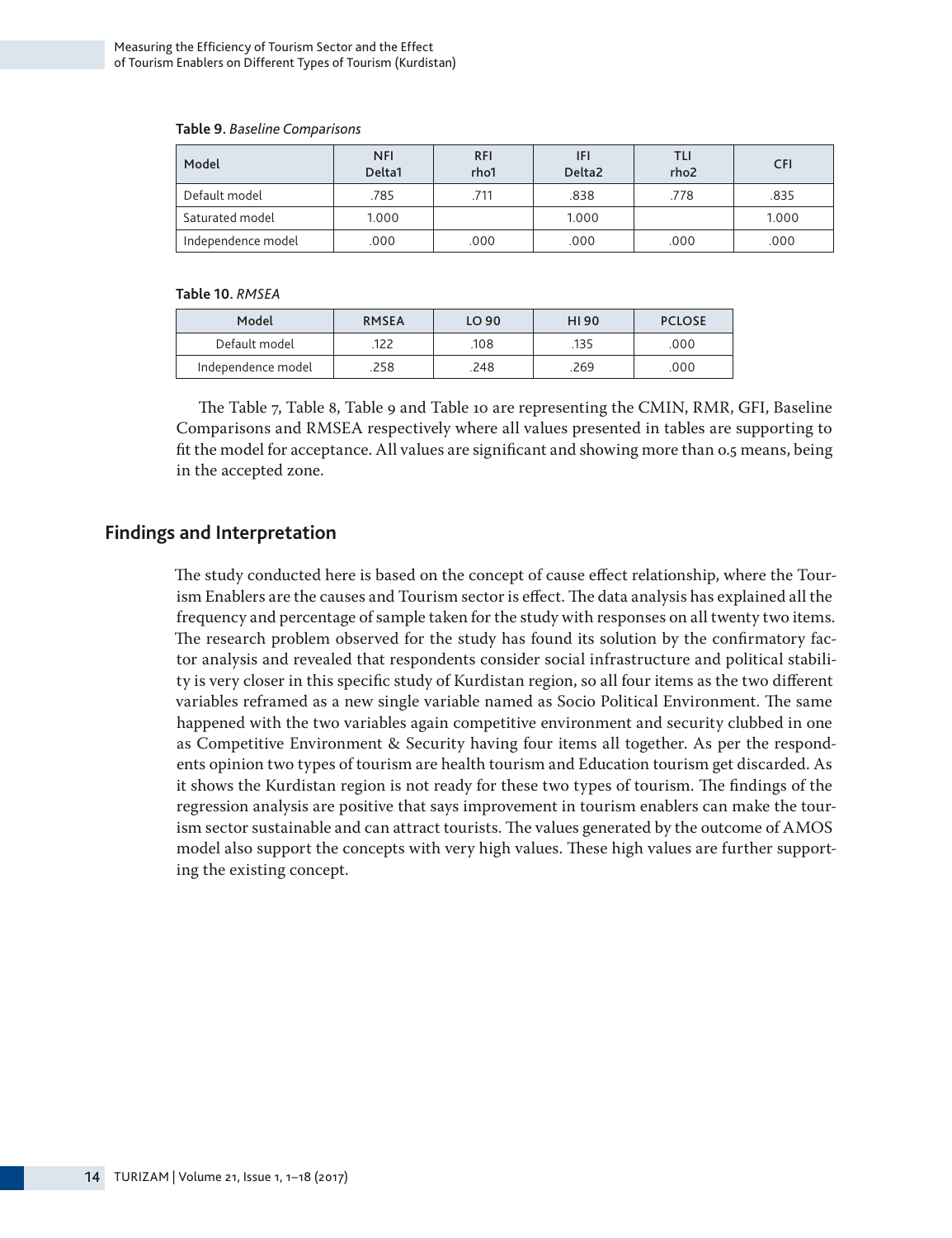

**Figure 3.** AMOS Model Outcome

### **Conclusion**

The study concludes that the tourism sector development is completely based on tourism enablers. The first objective could get reached through this study that there are possibilities for business, religion and sports tourism though the challenge for establishing the health and education tourism. So government should get active for the support and promotion of tourism enablers. The second objective reached as well knowing there are four types of enablers (geographic, public infrastructure, socio political environment and competitive environment & security) is efficient for the three types of tourism. As well development will be with the tourism enablers, the more opportunities will arise for the tourism sector. The last objective also gets achieved using the statistical test regression analysis having the  $R^2$  0.615 and Beta 0.786 shows a strong relationship and effect lies with tourism enablers on tourism sector. Based on the current scenario, there might be many limitations but for the future the geographic enablers, public infrastructure, socio political environment and competitive environment and security must get special care and dedication. The outcome of the AMOS model also supports the concept and strengthens the idea to promote the tourism sector by supporting the tourism enablers. In the future the health and education tourism can also get established, condition to developing all dimensions of tourism enablers.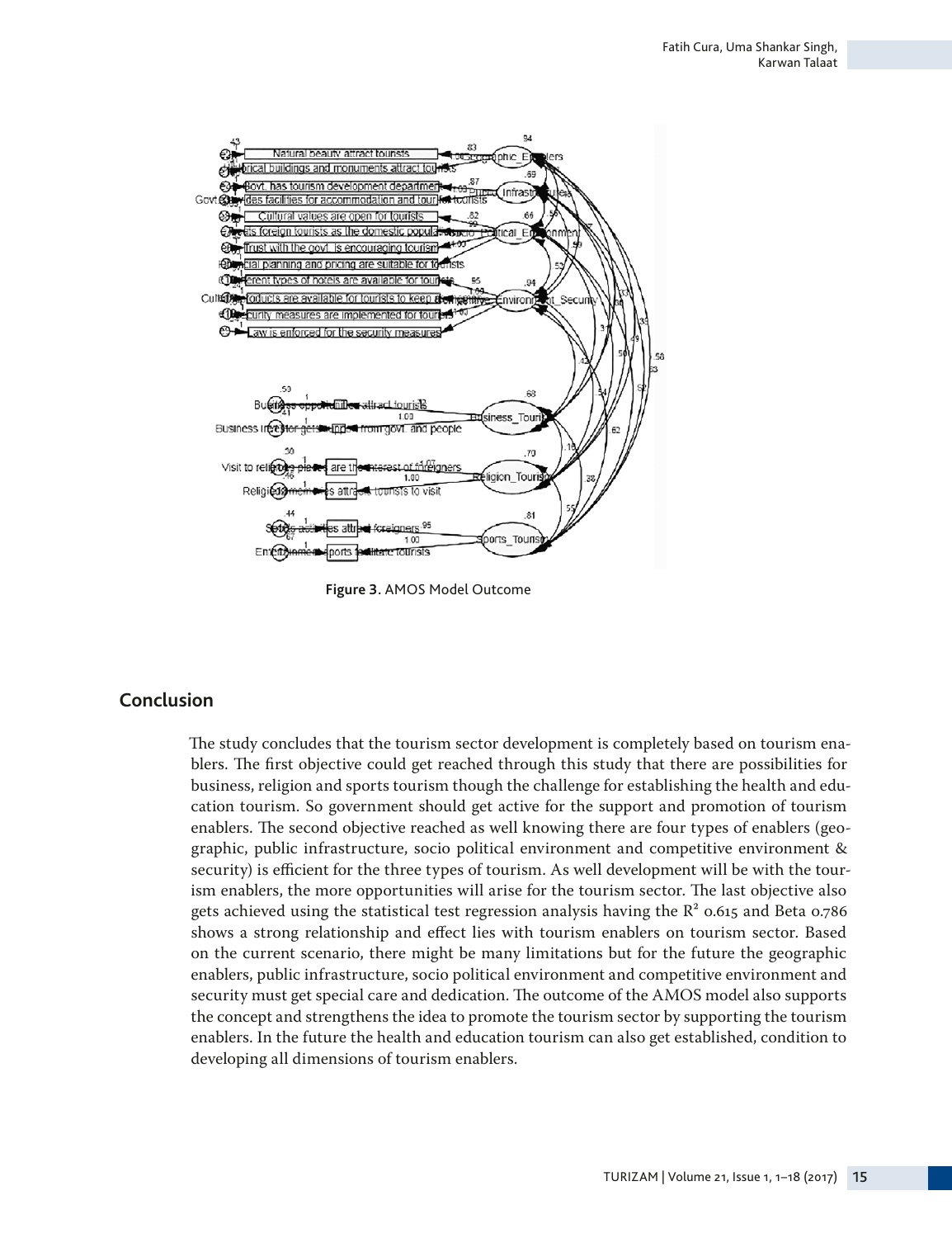### **Reference**

- Ahmad, N. I. 2014. *Cultural Heritage Tourism in Malaysia: Issues and Challenges.* Universiti Sains Malaysia.
- Allen, J., O'Toole, W., McDonnell, I., Harris, R. 2002. Festival and special event management (2nd ed.). Australia, Milton: Wiley.
- Anwar, S., Sohail, S. 2004. Festival tourism in the United Arab Emirates: First-time visitors versus repeat visitor perceptions. Journal of Vacation Marketing 10(2), 161–170.
- Ayob, N. M. 2014. *The problems of managing tourism business.* ASA University Bangladesh.
- Barker, M., Page, S., Meyer, D. 2003. Urban visitor perceptions of safety during a special event. *Journal of Travel Research* 41, 355–361.
- Brannas, K., Nordstrom, J. 2006. Tourist accommodation effects of festivals. *Tourism Economics* 12(2), 291–302.
- Chalip, L., Costa, C. 2006. Building sport event tourism into the destination brand: Foundations for a general theory. In H. Gibson (Ed.), Sport tourism: Concepts and theories, 86–105. London: Routledge.
- Cohen J. 1992. Quantitative Methods in Psychology. *Psychological Bulletin* 1, 155-159.
- Donovan, A., Debres, K. 2006. Foods of freedom: Juneteenth as a culinary tourist attraction. *Tourism Review International* 9(4), 379–389.
- Dwyer, L., Forsyth, P., Spurr, R. 2005. Estimating the impacts of special events on an economy. *Journal of Travel Research* 43(4), 351–359.
- EKurd. (2015, June 15). *Iraqi Kurdistan tourism sector is undergoing its worst stages*. Retrieved January 09, 2016, from http://ekurd.net/iraqi-kurdistan-tourism-sector-is-undergoing-its-worst-stages-2015-06-15
- Gammon, S., Kurtzman, J. 2002. Sport tourism: Principles and practice. Eastbourne: Leisure Studies Association Publications.
- Hannam, K., Halewood, C. 2006. European Viking themed festivals: An expression of identity. *Journal of Heritage Tourism* 1(1), 17–31.
- Hinch, T., Jackson, E., Hudson, S., Walker, G. 2006. Leisure constraint theory and sport tourism. In H. Gibson (Ed.), Sport tourism: Concepts and theories, 10–31. London: Routledge.
- Jago, L., Dwyer, L. 2006. Economic evaluation of special events: A practitioner's guide. Gold Coast Australia: Cooperative Research Centre for Sustainable Tourism.
- Lim, S., Lee, J. 2006. Host population perceptions of the impact of mega-events. *Asia Pacific Journal of Tourism Research* 11(4), 407–421.
- Mehmetoglu, M., Ellingsen, K. 2005. Do small-scale festivals adopt ''market orientation'' as a management philosophy? *Event Management* 9(3), 119–132.
- Oliveria, E. (2014). *The tourism potential of Northern Portugal.* Akdeniz Univeristy Tourism Faculty.
- Ray, N., McCain, G., Davis, D., Melin, T. 2006. Lewis and Clark and the Corps of Discovery: Re-enactment event tourism as authentic heritage travel. *Leisure Studies* 25(4), 437–454.
- Severt, D., Wang, Y., Chen, P., Breiter, D. 2007. Examining the motivation, perceived performance, and behavioural intentions of convention attendees: Evidence from a regional conference. *Tourism Management* 28(2), 399–408.
- Sherwood, P. 2007. A triple bottom line evaluation of the impact of special events: the development of indicators. Unpublished Doctoral dissertation, Victoria University, Melbourne.
- Thett, K. K. 2012. *Responsible Tourism in Myanmar:Current Situation and Challenges.* A resident of Nyaung Bin Gyi Village in Monywa.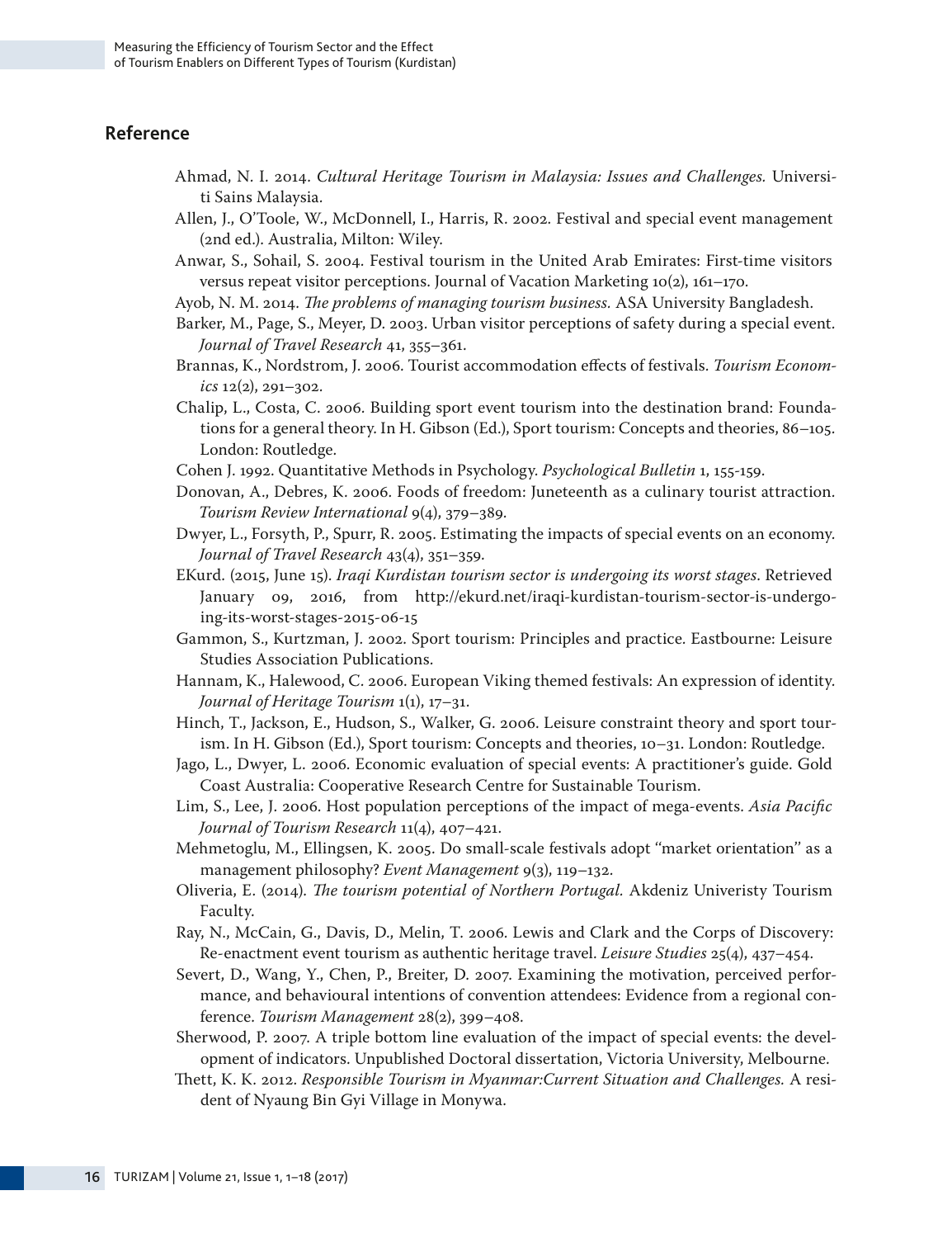- Tourism Board. 2015. *Erbil | Unbelieveable Kurdistan*. Retrieved January 9, 2016, from http:// bot.gov.krd/erbil-province/erbil
- Tuli, F. A. 2014. The Problems of Managing Tourism Business. *Global disclosure of Economics and Business.*
- Tum, J., Norton, P., Wright, J. 2006. Management of event operations. Oxford: Butterworth-Heinemann/Elsevier.
- Van der Wagen, L. 2006. Human resource management for events: Managing the event workforce. Oxford: Butterworth-Heinemann.
- Waitt, G. 2004. A critical examination of Sydney's 2000 Olympic games, In I. Yeoman, et al. (Eds.), Festivals and events management, 391–408. Oxford: Elsevier.
- Weber, K., Ladkin, A. 2004. Trends affecting the convention industry in the 21st century. *Journal of Convention and Event Tourism* 6(4), 47–63.
- Weed, M. 2005. Sports tourism theory and method: Concepts, issues and epistemologies. *European Sport Management Quarterly* 5(3), 229–242.
- Xiao, H., Smith, S. 2004. Residents' perceptions of Kitchener- Waterloo Oktoberfest: An inductive analysis. *Event Management* 8(3), 161–175.
- Yoo, J., Weber, K. 2005. Progress in convention tourism research. *Journal of Hospitality and Tourism Research* 29(2), 194–222.
- Yahoo News. 2015, February 1. *Iraqi Kurdistan tourism in tatters as IS war drags on.*  Retrieved January 9, 2016, from http://news.yahoo.com/iraqi-kurdistan-tourism-tatters-war-drags-094555480.html
- Yoon, S., Spencer, D., Holecek, D., Kim, D. 2000. A profile of Michigan's festival and special event tourism market. *Event Management* 6(1), 33–44.